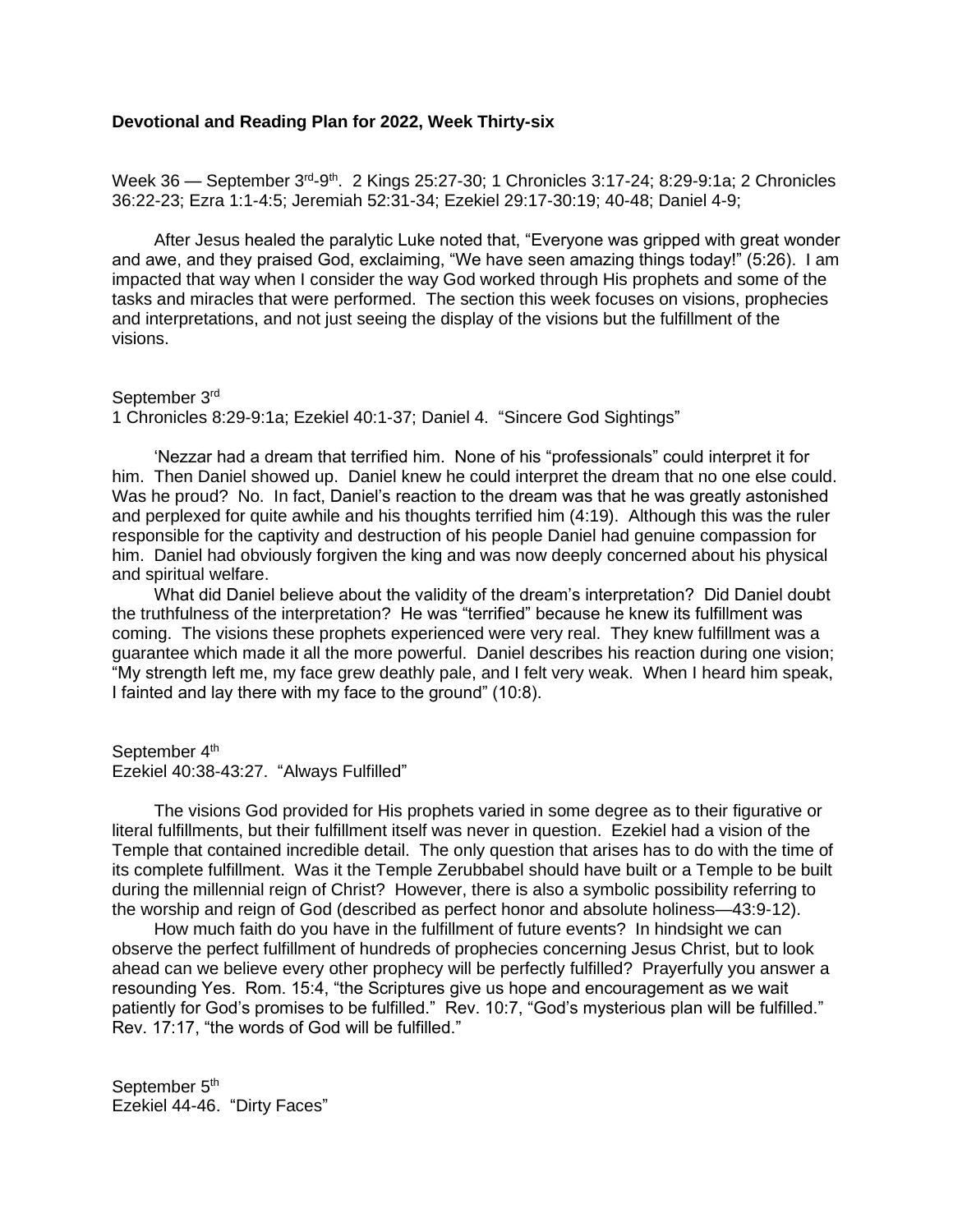Ezekiel's vision reminds him of who is to be allowed in the Temple and how they must treat the privilege. Ezekiel was being reminded of the seriousness of entering into God's Temple. He was made aware of the rules of admission, conduct and dress.

I appreciate reading Ezekiel's response to seeing God's glory fill the Temple. It says he fell to the ground with his face in the dirt (44:4). Ezekiel knew the magnitude of what he witnessed, even in a vision. He also knew the significance of God laying down the rules. God did not want His people to forget who was allowed in His Temple and how they were to handle entering into His presence. Those who were allowed into God's presence were only those who had been circumcised in heart and flesh, in other words, only those who had entirely committed their life to Him (44:9). The Apostle Paul tells us that as believers our bodies are the Temple of God where His Spirit lives (1 Cor. 3 & 6). Have you come to take that for granted or does the thought of that make you fall to the ground with your face in the dirt?

## September 6<sup>th</sup>

2 Kings 25:27-30; Jeremiah 52:31-34; Ezekiel 29:17-30:19; 47:1-48:35. "Fishing the Dead Sea"

With the exception of a rare torrential rain, the Mojave River is always dry. Seeing a fisherman reel in a fish on the bank of that river would be just as amazing as seeing one caught on the Dead Sea. The Dead Sea, 1,300 feet below sea level has many salt pillars at its south end. The Sea is 5-6 times saltier than our ocean, nearly 30% salt. In other words, if you let a cup of water evaporate, eventually almost 1/3 of it would still be full of just salty mineral. It's a fun body of water to float in. You start floating straight up and down before you get to your waist. The downside is that for health reasons you can't stay in it longer than about 15 minutes. Needless to say, there are no fish in it. So, to hear that one day fishermen will stand along its bank catching fish (47:10), well, that describes a miraculous transformation.

Is God in the business of miraculous transformations? Yes, and every one of us are examples of it.

## September 7<sup>th</sup>

Daniel 5, 7-8. "Oh, To Be a Prophet"

King Belshazzar offered to reward Daniel greatly with purple robes of honor, gold chains and a promotion to the third highest in the kingdom just for interpreting the writing on the wall (5:16). Daniel's reputation preceded him. People knew he could do it. He could have opened a little shop called "Divine Daniel's" and have made quite the living interpreting people's dreams. Instead we read that Daniel told the king to "Keep your gifts."

Daniel was God's instrument to the people of his day. God gave Daniel visions explaining the future. Before you conclude, "Oh, that sounds great being a prophet!" let me remind you of some of Daniel's feelings from his visions in chapters seven and eight: "I, Daniel, was troubled by all I had seen, and my visions terrified me" (7:15). "I was terrified by my thoughts and my face was pale with fear" (7:28). "I became so terrified that I fell to the ground" (8:17). "Then I was overcome and lay sick for several days… I was greatly troubled by the vision" (8:27). Take God's words and work seriously.